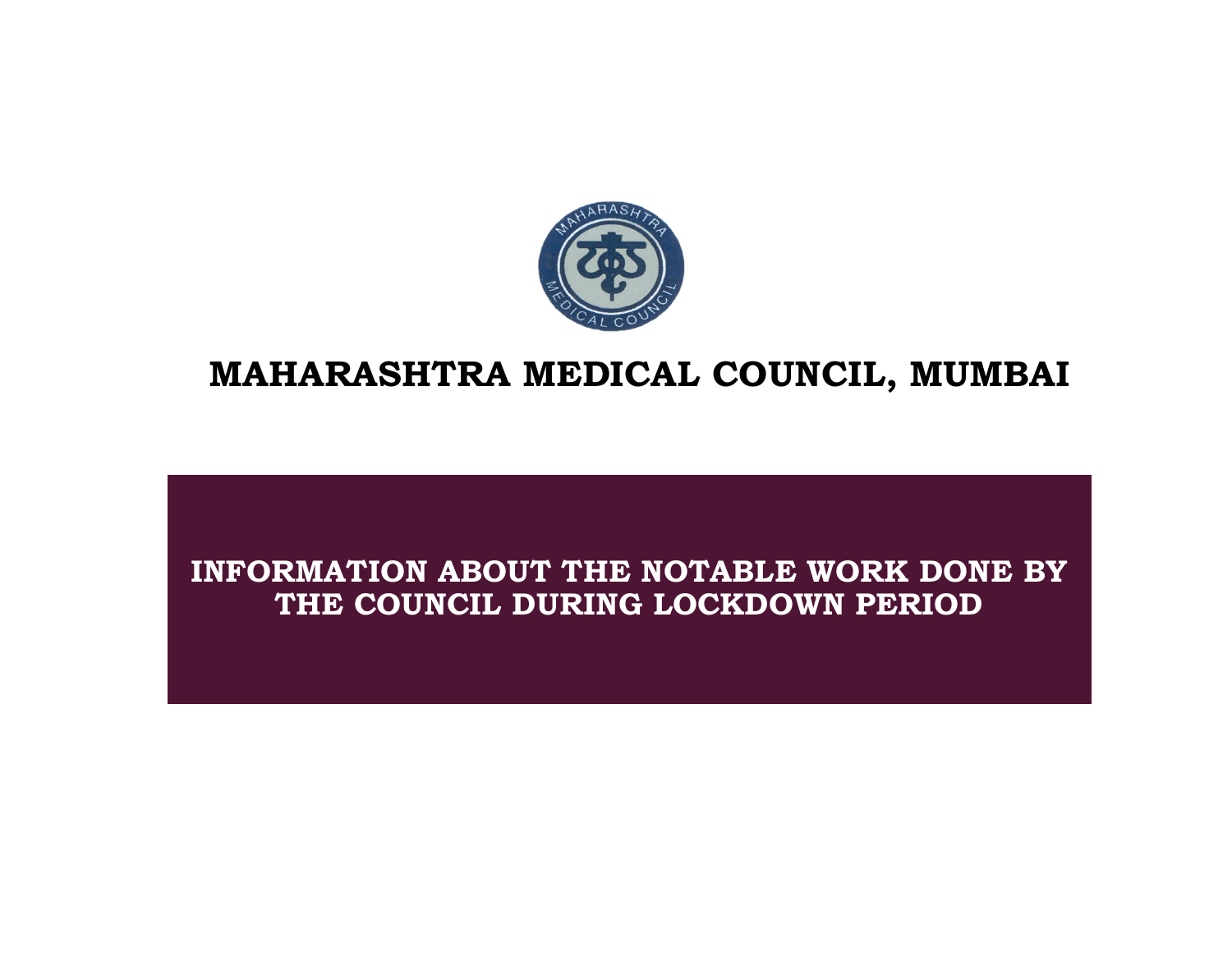# PUBLICATION OF GUIDELINES ISSUED BY GOVERNMENT OF INDIA

PUBLICATION OF GUIDELINES ISSUED BY GOVERNMENT OF<br>INDIA<br>World Health Organisation (WHO) has reported about outbreaks of Novel Corona<br>virus. Accordingly, various measures have been taken by Government of India, and<br>Governme **PUBLICATION OF GUIDELINES ISSUED BY GOVERNMENT OF INDIA**<br>World Health Organisation (WHO) has reported about outbreaks of Novel Corona<br>virus. Accordingly, various measures have been taken by Government of India, and<br>Govern **PUBLICATION OF GUIDELINES ISSUED BY GOVERNMENT OF**<br>**INDIA**<br>World Health Organisation (WHO) has reported about outbreaks of Novel Corona<br>virus. Accordingly, various measures have been taken by Government of India, and<br>Gove **PUBLICATION OF GUIDELINES ISSUED BY GOVERNMENT OF INDIA**<br>World Health Organisation (WHO) has reported about outbreaks of Novel Corona<br>virus. Accordingly, various measures have been taken by Government of India, and<br>Govern **PUBLICATION OF GUIDELINES IS**<br> **INDIA**<br>
World Health Organisation (WHO) has repor<br>
virus. Accordingly, various measures have be<br>
Government has issued guideline on clinical m<br>
Corona virus cases. These guidelines were com **PUBLICATION OF GUIDELINES ISSUED BY GOVERNMENT OF**<br> **INDIA**<br>
World Health Organisation (WHO) has reported about outbreaks of Novel Corona<br>
virus. Accordingly, various measures have been taken by Government of India, and<br> **PUBLICATION OF GUIDELINES ISSUED BY GOVERNMENT OF**<br> **INDIA**<br>
World Health Organisation (WHO) has reported about outbreaks of Novel Corona<br>
virus. Accordingly, various measures have been taken by Government of India, and<br> INDIA<br>World Health Organisation (WHO) has reported about outbreaks of Novel Corona<br>virus. Accordingly, various measures have been taken by Government of India, and<br>Government has issued guideline on clinical management in World Health Organisation (WHO) has reported about<br>virus. Accordingly, various measures have been taken<br>Government has issued guideline on clinical managemer<br>Corona virus cases. These guidelines were communicate<br>Dt- 04/03/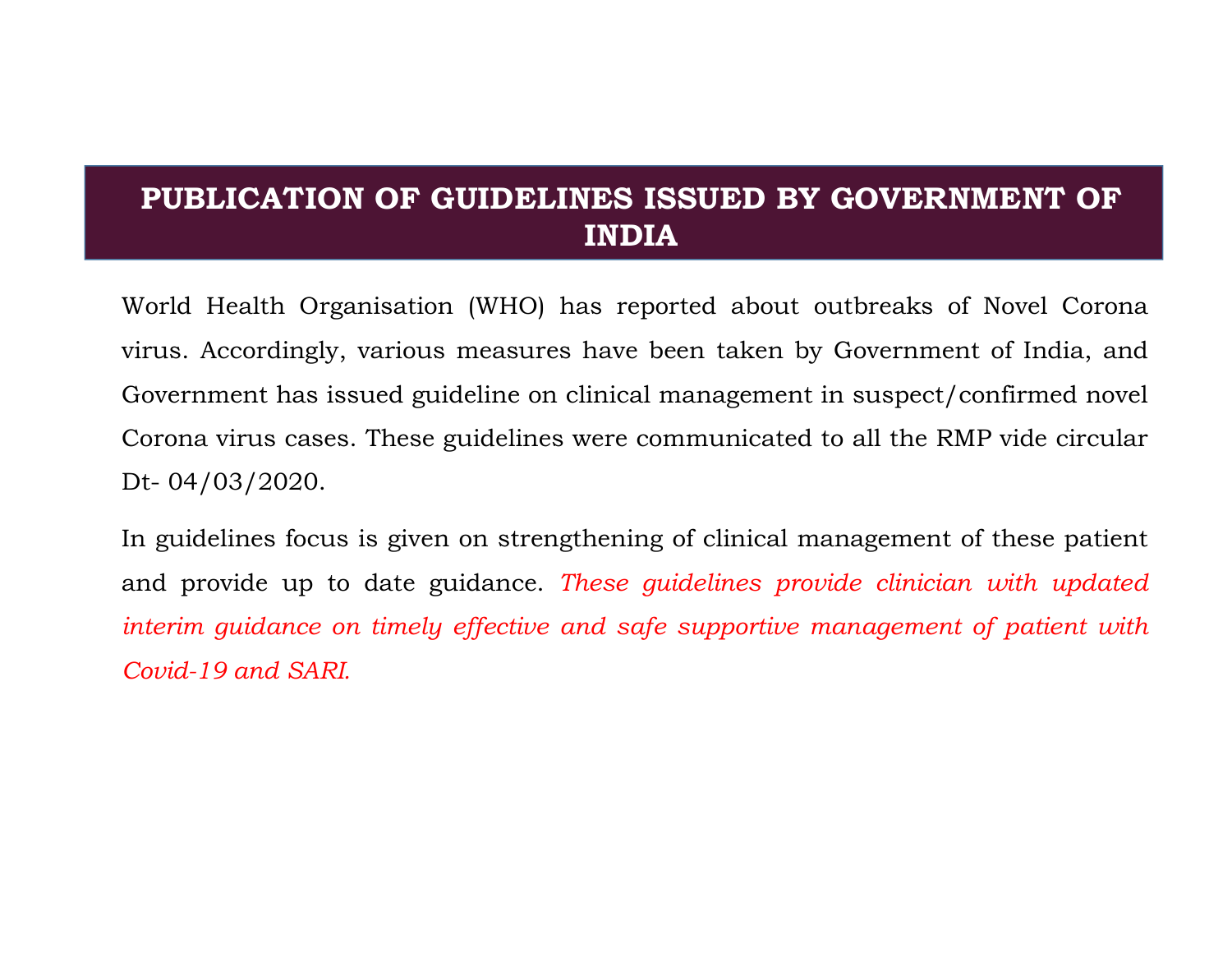# INFORMATION REGARDING CORONA VIRUS INFECTION IN CME PROGRAMS.

INFORMATION REGARDING CORONA VIRUS INFECTION IN<br>
CME PROGRAMS.<br>
Council has requested to All organisations holding Maharashtra Medical Council CPD<br>
Accreditation vide letter Dt- 09/03/2020, to hold a session on Corona Viru **INFORMATION REGARDING CORONA VIRUS INFECTION IN**<br> **CME PROGRAMS.**<br>
Council has requested to All organisations holding Maharashtra Medical Council CPD<br>
Accreditation vide letter Dt- 09/03/2020, to hold a session on Corona **INFORMATION REGARDING CORONA VIRUS INFECTION IN**<br> **CME PROGRAMS.**<br>
Council has requested to All organisations holding Maharashtra Medical Council CPD<br>
Accreditation vide letter Dt- 09/03/2020, to hold a session on Corona **INFORMATION REGARDING CORONA VIRUS INFECTION IN**<br> **CME PROGRAMS.**<br>
Council has requested to All organisations holding Maharashtra Medical Council CPD<br>
Accreditation vide letter Dt- 09/03/2020, to hold a session on Coron **INFORMATION REGARDING CORONA VIRUS INFECTION IN**<br> **CME PROGRAMS.**<br>
Council has requested to All organisations holding Maharashtra Medical Council CPD<br>
Accreditation vide letter Dt- 09/03/2020, to hold a session on Corona INFORMATION REGARDING CORONA VIRUS INFECTION IN<br>
CME PROGRAMS.<br>
Council has requested to All organisations holding Maharashtra Medical Council CPD<br>
Acecreditation vide letter Dt- 09/03/2020, to hold a session on Corona Vir **CME PROGRAMS.**<br>
Council has requested to All organisations holding Maharashtra Medical Council CPD<br>
Accreditation vide letter Dt-09/03/2020, to hold a session on Corona Virus infection<br>
describing the mode of infection, s Council has requested to All organisations holding Maharashtra Medical Council CPD<br>Accreditation vide letter Dt- 09/03/2020, to hold a session on Corona Virus infection<br>describing the mode of infection, spread of infectio Council has requested to All organisations holding Maharashtra Medical Council CPD<br>Accreditation vide letter Dt-09/03/2020, to hold a session on Corona Virus infection<br>describing the mode of infection, spread of infection Countril as requested to minigarisations including manisalism a method of Accreditation vide letter Dt-09/03/2020, to hold a session on Corona Virus infection describing the mode of infection, spread of infection, precaut

#### UPDATED RMPS WITH LATEST INFOMRATION ABOUT COVID-19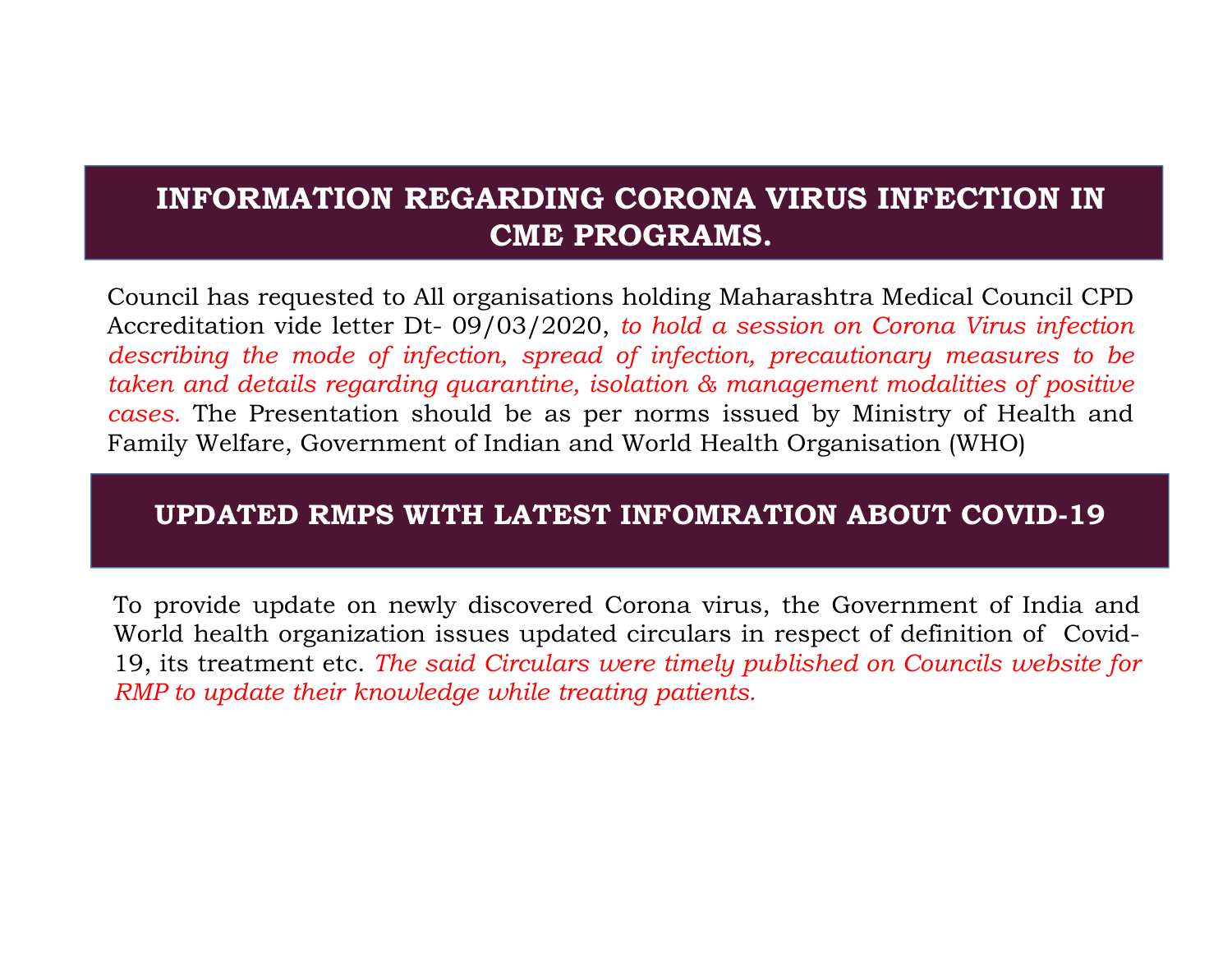## REGARDING POSTPONEMENT AND CANCELLATION OF CPD PROGRAMS

**REGARDING POSTPONEMENT AND CANCELLATION OF CPD**<br>**PROGRAMS**<br>As per the directions given by the State Government, not to hold<br>conferences/workshops/meetings, to reduce mass gatherings, to avoid the spread of<br>COVID-19 Novel **REGARDING POSTPONEMENT AND CANCELLATION OF CPD**<br>**PROGRAMS**<br>As per the directions given by the State Government, not to hold<br>conferences/workshops/meetings, to reduce mass gatherings, to avoid the spread of<br>COVID-19 Novel **REGARDING POSTPONEMENT AND CANCELLATION OF CPD**<br>**PROGRAMS**<br>As per the directions given by the State Government, not to hold<br>conferences/workshops/meetings, to reduce mass gatherings, to avoid the spread of<br>covID-19 Novel **REGARDING POSTPONEMENT AND CANCELLATION OF CPD**<br>**PROGRAMS**<br>As per the directions given by the State Government, not to hold<br>conferences/workshops/meetings, to reduce mass gatherings, to avoid the spread of<br>cOVID-19 Novel **REGARDING POSTPONEMENT AND CANCELLATION OF CPD**<br>**PROGRAMS**<br>As per the directions given by the State Government, not to hold<br>conferences/workshops/meetings, to reduce mass gatherings, to avoid the spread of<br>COVID-19 Novel **REGARDING POSTPONEMENT AND CANCELLATION OF CPD**<br>**PROGRAMS**<br>As per the directions given by the State Government, not to hold<br>conferences/workshops/meetings, to reduce mass gatherings, to avoid the spread of<br>COVID-19 Novel **REGARDING POSTPONEMENT AND CANCELLATION OF CPD**<br> **PROGRAMS**<br>
As per the directions given by the State Government, not to hold<br>
conferences/workshops/meetings, to reduce mass gatherings, to avoid the spread of<br>
COVID-19 No **EXECUTE 19 EXECUTE SET AS ONE CONDUMNAM S**<br>
Respectively, the state of COVID-19 Novel Coronavirus disease. In view of said directives Council informed all<br>
organisations vide letter Dt- 13/03/2020 that, they shall either As per the directions given the decorations of the State Government, not to hold conferences/workshops/meetings, to reduce mass gatherings, to avoid the spread of COVID-19 Novel Coronavirus disease. In view of said direct As per the directions given by the State Government, not to hold<br>conferences/workshops/meetings, to reduce mass gatherings, to avoid the spread of<br>COVID-19 Novel Coronavirus disease. In view of said directives Council inf

#### TO INITIATE ACTION AGAINST RMPS WHO PROVIDES MISLEADING INFORMATION ON SOCIAL MEDIA

conferences/workshops/meetings, to reduce mass gatherings, to avoid the spread of COVID-19 Novel Coronavirus disease. In view of said directives Council informed all organisations vide letter Dt-13/03/2020 that, they shal COVID-19 Novel Coronavirus disease. In view of said directives Council informed all<br>organisations vide letter Dt-13/03/2020 that, they shall either postpone or cancel<br>conferences and also decided to withdraw CPD points wh organisations vide letter Dt- 13/03/2020 that, they shall either postpone or cancel<br>conferences and also decided to withdraw CPD points which were given earlier to the<br>Organisations/Associations/Institutions for CPD purpos conferences and also decided to withdraw CPD points which were given earlier to the<br>Organisations/Associations/Institutions for CPD purpose who had scheduled their CPD<br>program before dt-14/03/2020 and also issued a letter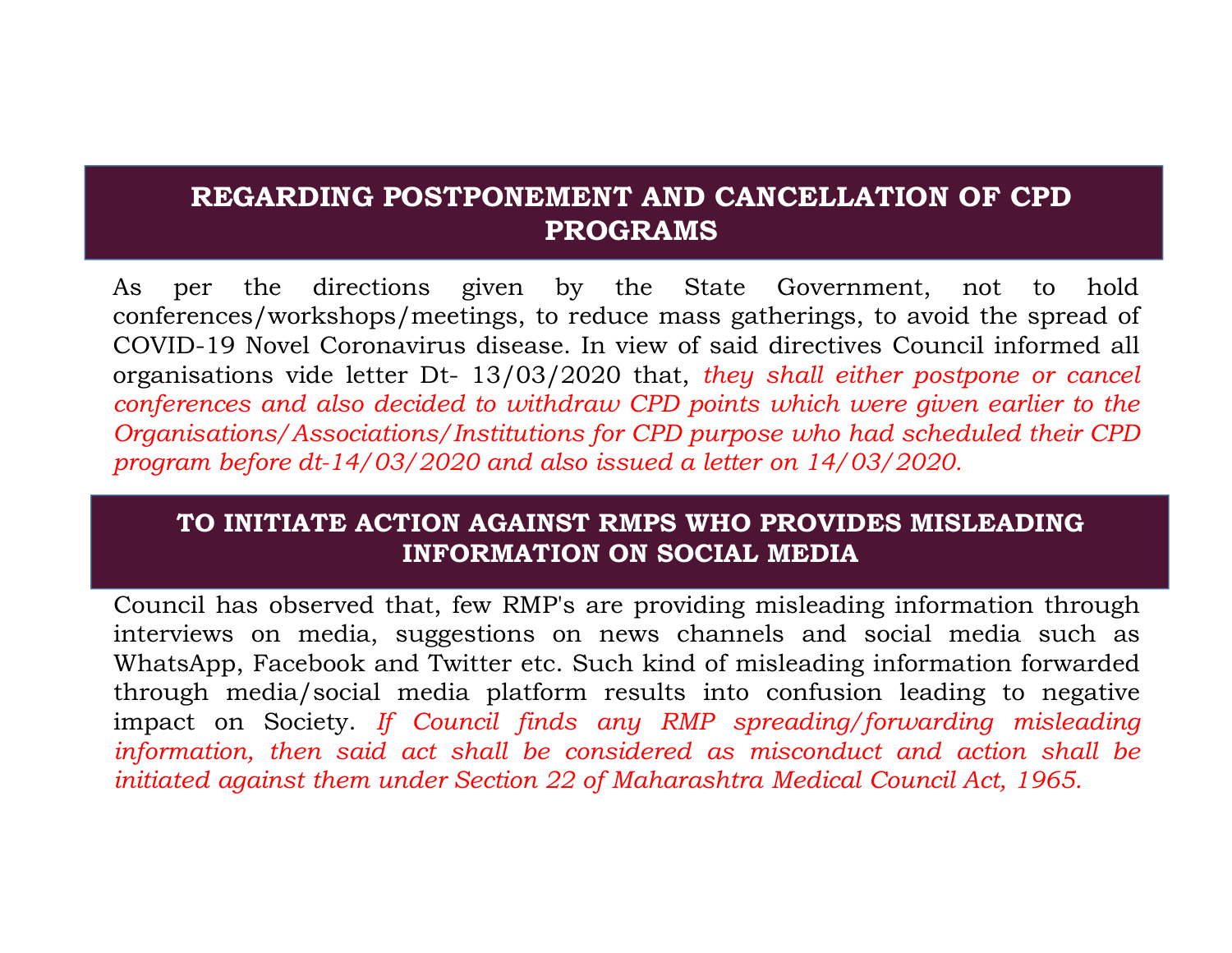# TO ALLOW RMPS TO GIVE TELEPHONIC CONSULTATIONS AND SEND PRESCRIPTIONS ONLINE.

**EXECT AND SEND PRESCRIPTIONS ONLINE.**<br>
The view of the current situation regarding Covid-19 disease and its impending<br>
community transmission in India and the advisory by MOHWF (Govt. of India) &<br>
CMR to avoid crowding in REGISTRATION TRUSSURY TRUSSURY TRUSSURGE.<br>
The condition of the current situation regarding Covid-19 disease and its impending<br>
CMR to avoid crowding in OPD's, maintain social distance and advise to elderly not<br>
consultati In view of the current situation regarding Covid-19 disease and its impending<br>community transmission in India and the advisory by MOHWF (Govt. of India) &<br>CMR to avoid crowding in OPD's, maintain social distance and advise TO ALLOW RMPS TO GIVE TELEPHONIC CONSULTATIONS<br>AND SEND PRESCRIPTIONS ONLINE.<br>In view of the current situation regarding Covid-19 disease and its impending<br>community transmission in India and the advisory by MOHWF (Govt. o **TO ALLOW RMPS TO GIVE TELEPHONIC CONSULTATIONS**<br>**AND SEND PRESCRIPTIONS ONLINE.**<br>In view of the current situation regarding Covid-19 disease and its impending<br>community transmission in India and the advisory by MOHWF (Gov TO ALLOW RMPS TO GIVE TELEPHONIC CONSULTATIONS<br>AND SEND PRESCRIPTIONS ONLINE.<br>In view of the current situation regarding Covid-19 disease and its impending<br>community transmission in India and the advisory by MOHWF (Govt. o TO ALLOW RMPS TO GIVE TELEPHONIC CONSULTATIONS<br>AND SEND PRESCRIPTIONS ONLINE.<br>In view of the current situation regarding Covid-19 disease and its impending<br>community transmission in India and the advisory by MOHWF (Govt. o TO ALLOW RMPS TO GIVE TELEPHONIC CONSULTATIONS<br>
AND SEND PRESCRIPTIONS ONLINE.<br>
In view of the current situation regarding Covid-19 disease and its impending<br>
community transmission in India and the advisory by MOHWF (Govt

### GRANTED RENEWAL OF REGISRTATION TO RMPS

France of the Carenter statement and the advisory by MOHWF (Govt. of India) & CMR to avoid crowding in OPD's, maintain social distance and advise to elderly not o venture out from their residence, *MMC* has allowed RMPs t SCOMR to avoid crowding in OPD's, maintain social distance and advise to elde<br>o venture out from their residence, *MMC has allowed RMPs to give tell*<br>o venture out from their residence, *MMC has allowed RMPs to give tell*<br>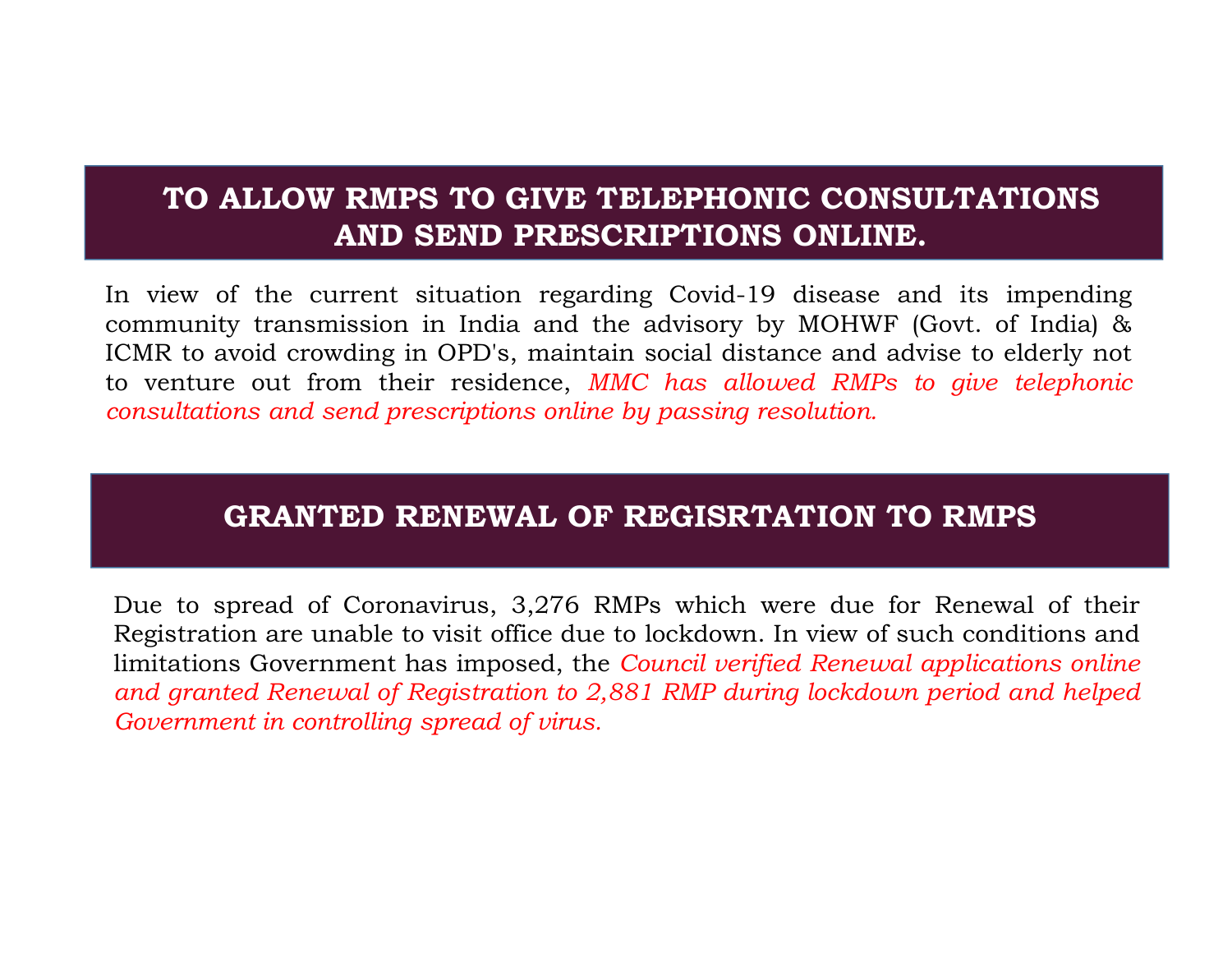## PROTECTION OF ACTION TAKEN IN GOOD FAITH

**PROTECTION OF ACTION TAKEN IN GOOD FAITH**<br>During the course of COVID-19 Pandemic Health Workers & Hospitals are working<br>under tremendous pressure and are compelled to make difficult choices regarding<br>management of these C **PROTECTION OF ACTION TAKEN IN GOOD FAITH**<br>During the course of COVID-19 Pandemic Health Workers & Hospitals are working<br>under tremendous pressure and are compelled to make difficult choices regarding<br>management of these C **PROTECTION OF ACTION TAKEN IN GOOD FAITH**<br>During the course of COVID-19 Pandemic Health Workers & Hospitals are working<br>under tremendous pressure and are compelled to make difficult choices regarding<br>management of these C **PROTECTION OF ACTION TAKEN IN GOOD FAITH**<br>During the course of COVID-19 Pandemic Health Workers & Hospitals are working<br>under tremendous pressure and are compelled to make difficult choices regarding<br>management of these C **PROTECTION OF ACTION TAKEN IN GOOD FAITH**<br>During the course of COVID-19 Pandemic Health Workers & Hospitals are working<br>under tremendous pressure and are compelled to make difficult choices regarding<br>management of these C **PROTECTION OF ACTION TAKEN IN GOOD FAITH**<br>During the course of COVID-19 Pandemic Health Workers & Hospitals are working<br>under tremendous pressure and are compelled to make difficult choices regarding<br>management of these C **PROTECTION OF ACTION TAKEN IN GOOD FAITH**<br>During the course of COVID-19 Pandemic Health Workers & Hospitals are working<br>under tremendous pressure and are compelled to make difficult choices regarding<br>management of these C PROTECTION OF ACTION TRIVEN IN GOOD FAITH<br>
During the course of COVID-19 Pandemic Health Workers & Hospitals are working<br>
under tremendous pressure and are compelled to make difficult choices regarding<br>
management of these During the course of COVID-19 Pandemic Health Workers & Hospitals are working<br>under tremendous pressure and are compelled to make difficult choices regarding<br>management of these COVID -19 patients. Thus they are exposed to During the course or COVID-19 Fainteninc retain workers of Flosphals are working<br>under tremendous pressure and are compelled to make difficult choices regarding<br>management of these COVID -19 patients. Thus they are exposed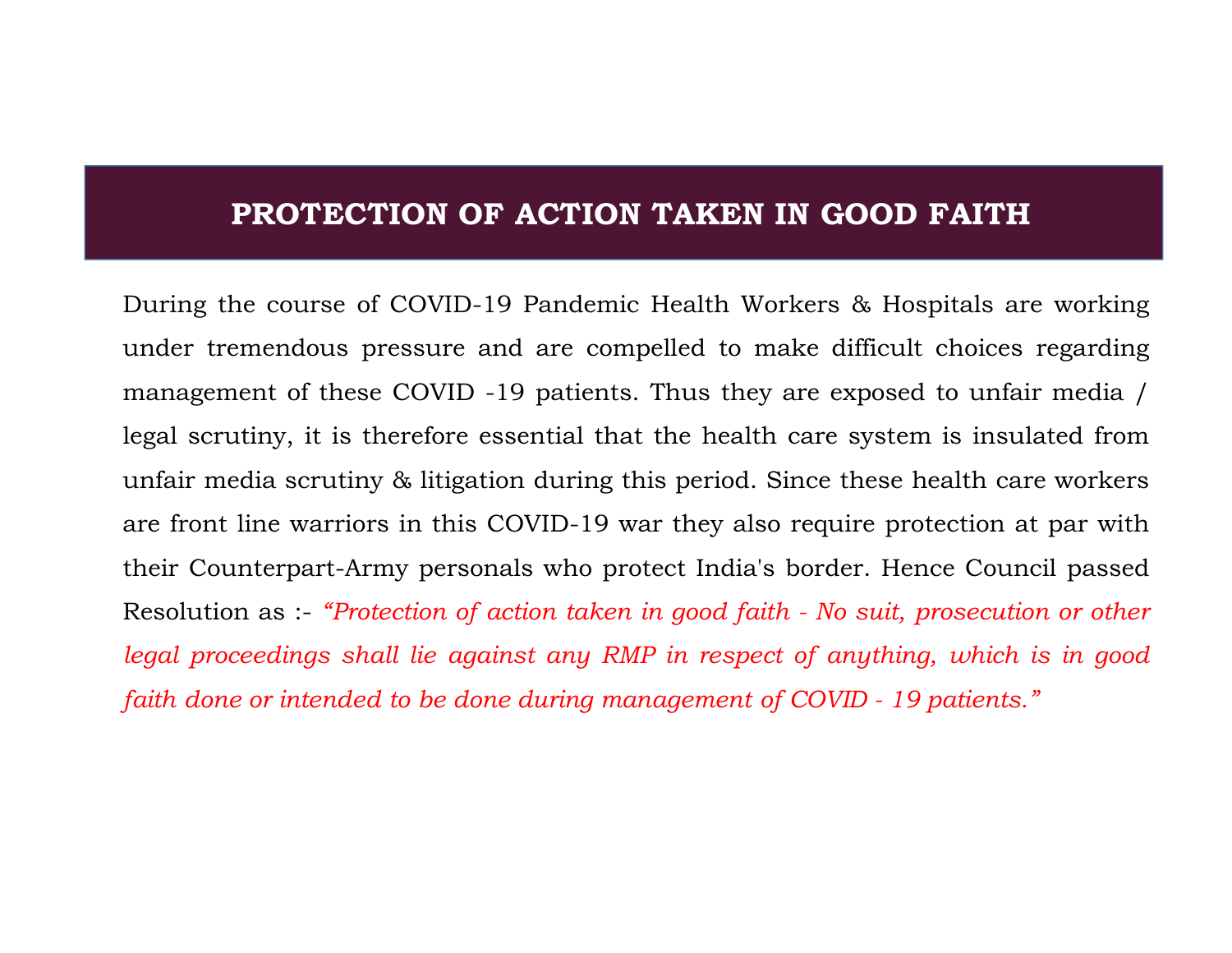#### AWARDED CPD CREDIT HOURS TO THE RMPS WHO ARE ACTIVELY PARTICIPATING IN THE CONTAINMENT AND TREATMENT OF COVID 19 PATIENTS.

AWARDED CPD CREDIT HOURS TO THE RMPS WHO ARE ACTIVELY<br>PARTICIPATING IN THE CONTAINMENT AND TREATMENT OF COVID 19<br>PATIENTS.<br>During the course of COVID-19 Pandemic Registered Medical Practitioners<br>(RMPs) who have voluntarily (RMPS) AWARDED CPD CREDIT HOURS TO THE RMPS WHO ARE ACTIVELY<br>
PARTICIPATING IN THE CONTAINMENT AND TREATMENT OF COVID 19<br>
PATIENTS.<br>
During the course of COVID-19 Pandemic Registered Medical Practitioners<br>
(RMPs) who have AWARDED CPD CREDIT HOURS TO THE RMPS WHO ARE ACTIVELY<br>PARTICIPATING IN THE CONTAINMENT AND TREATMENT OF COVID 19<br>PATIENTS.<br>During the course of COVID-19 Pandemic Registered Medical Practitioners<br>(RMPs) who have voluntarily AWARDED CPD CREDIT HOURS TO THE RMPS WHO ARE ACTIVELY<br>PARTICIPATING IN THE CONTAINMENT AND TREATMENT OF COVID 19<br>PATIENTS.<br>During the course of COVID-19 Pandemic Registered Medical Practitioners<br>(RMPs) who have voluntarily **AWARDED CPD CREDIT HOURS TO THE RMPS WHO ARE ACTIVELY**<br>**PARTICIPATING IN THE CONTAINMENT AND TREATMENT OF COVID 19**<br>**PATIENTS.**<br>During the course of COVID-19 Pandemic Registered Medical Practitioners<br>(RMPs) who have volun **AWARDED CPD CREDIT HOURS TO THE RMPS WHO ARE ACTIVELY**<br>**PARTICIPATING IN THE CONTAINMENT AND TREATMENT OF COVID 19**<br>**PATIENTS.**<br>During the course of COVID-19 Pandemic Registered Medical Practitioners<br>(RMPs) who have volun **PARTICIPATING IN THE CONTAINMENT AND TREATMENT OF COVID 19**<br>**PATIENTS.**<br>During the course of COVID-19 Pandemic Registered Medical Practitioners<br>(RMPs) who have voluntarily come forward to help the Government and are<br>brave **PATIENTS.**<br>During the course of COVID-19 Pandemic Registered Medical Practitioners<br>(RMPs) who have voluntarily come forward to help the Government and are<br>bravely working for the containment and treatment of COVID-19 pati During the course of COVID-19 Pandemic Registered Medical Practitioners (RMPs) who have voluntarily come forward to help the Government and are bravely working for the containment and treatment of COVID-19 patients along w (RMPs) who have voluntarily come forward to help the Government and are bravely working for the containment and treatment of COVID-19 patients along with Government machinery. While doing these duties the RMPs are going be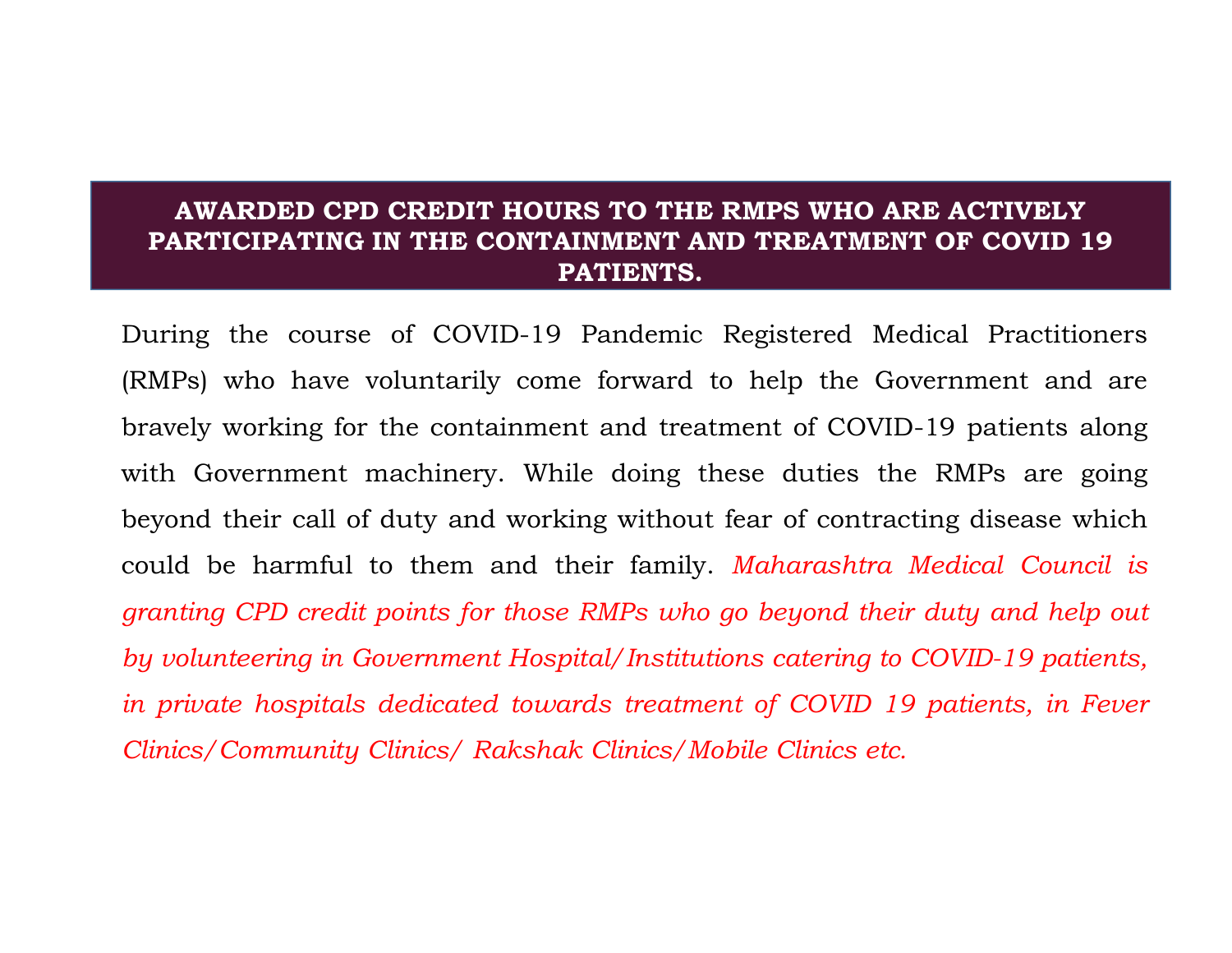# GRANTED PROVISIONAL REGISRTATION TO STUDENTS

Mearly 5615 students have been passed MBBS from Maharashtra University of<br>Health Sciences, Nashik from November – 2019 onwards. These students have<br>applied for Provisional Registration on Council's website without obtainin Nearly 5615 students have been passed MBBS from Maharashtra University of<br>Health Sciences, Nashik from November – 2019 onwards. These students have<br>applied for Provisional Registration on Council's website without obtaini Nearly 5615 students have been passed MBBS from Maharashtra University of<br>Health Sciences, Nashik from November – 2019 onwards. These students have<br>applied for Provisional Registration on Council's website without obtaini **GRANTED PROVISIONAL REGISRTATION TO STUDENTS**<br>Nearly 5615 students have been passed MBBS from Maharashtra University of<br>Health Sciences, Nashik from November – 2019 onwards. These students have<br>applied for Provisional Reg **GRANTED PROVISIONAL REGISRTATION TO STUDENTS**<br>Nearly 5615 students have been passed MBBS from Maharashtra University of<br>Health Sciences, Nashik from November – 2019 onwards. These students have<br>applied for Provisional Reg **GRANTED PROVISIONAL REGISRTATION TO STUDENTS**<br>Nearly 5615 students have been passed MBBS from Maharashtra University of<br>Health Sciences, Nashik from November – 2019 onwards. These students have<br>applied for Provisional Reg **GRANTED PROVISIONAL REGISRTATION TO STUDENTS**<br>Nearly 5615 students have been passed MBBS from Maharashtra University of<br>Health Sciences, Nashik from November – 2019 onwards. These students have<br>(passing certificate) from **GRANTED PROVISIONAL REGISRTATION TO STUDENTS**<br>
Nearly 5615 students have been passed MBBS from Maharashtra University of<br>
Health Sciences, Nashik from November - 2019 onwards. These students have<br>
applied for Provisional **GRANTED PROVISIONAL REGISRTATION TO STUDENTS**<br>
Nearly 5615 students have been passed MBBS from Maharashtra University of<br>
Health Sciences, Nashik from November - 2019 onwards. These students have<br>
applied for Provisional

#### GRANTED PERMANENT REGISRTATION TO RMPS

Internal of the Sciences, Nashik from November - 2019 onwards. These students have<br>applied for Provisional Registration on Council's website without obtaining Mark list<br>(passing certificate) from University due to lockdow applied for Provisional Registration on Council's website without obtaining Mark list<br>(passing certificate) from University due to lockdown. Therefore, Council has granted<br>Provisional Registration to 5235 students on the b (passing certificate) from University due to lockdown. Therefore, Council has granted Provisional Registration to 5235 students on the basis of passing list and online Mark list provided by the MUHS and helped Government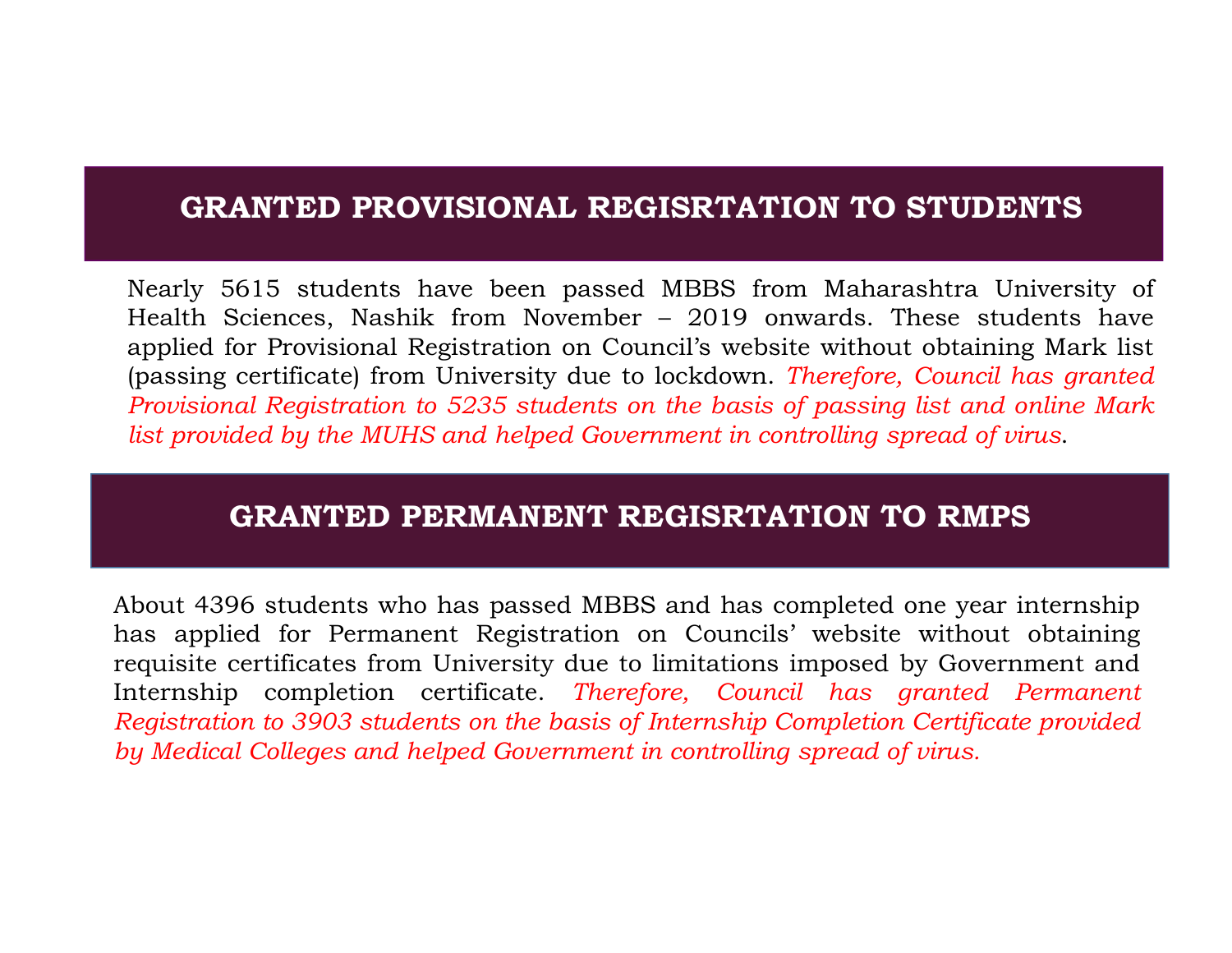# GRANTED ADDITIONAL QUALIFICATION TO RMPS

Nearly 1371 students have passed Degree/Diploma (Post-graduation) from<br>Maharashtra University of Health Sciences, Nashik and from other Recognized<br>Universities from March-2020 to May-2020. These students have applied for<br> Nearly 1371 students have passed Degree/Diploma (Post-graduation) from<br>Maharashtra University of Health Sciences, Nashik and from other Recognized<br>Universities from March-2020 to May-2020. These students have applied for<br>A Maharashtra University of Health Science<br>Universities from March-2020 to May-20<br>Additional Qualification Registration on Courcertificate of Diploma/Degree from University<br>granted Additional Qualification Registration<br>verif GRANTED ADDITIONAL QUALIFICATION TO RMPS<br>Nearly 1371 students have passed Degree/Diploma (Post-graduation) from<br>Maharashtra University of Health Sciences, Nashik and from other Recognized<br>Universities from March-2020 to Ma **GRANTED ADDITIONAL QUALIFICATION TO RMPS**<br>Nearly 1371 students have passed Degree/Diploma (Post-graduation) from<br>Maharashtra University of Health Sciences, Nashik and from other Recognized<br>Universities from March-2020 to **GRANTED ADDITIONAL QUALIFICATION TO RMPS**<br>
Nearly 1371 students have passed Degree/Diploma (Post-graduation) from<br>
Maharashtra University of Health Sciences, Nashik and from other Recognized<br>
Universities from March-2020 **GRANTED ADDITIONAL QUALIFICATION TO RMPS**<br>Nearly 1371 students have passed Degree/Diploma (Post-graduation) from<br>Maharashtra University of Health Sciences, Nashik and from other Recognized<br>Universities from March-2020 to **GRANTED ADDITIONAL QUALIFICATION TO RMPS**<br>Nearly 1371 students have passed Degree/Diploma (Post-graduation) from<br>Maharashtra University of Health Sciences, Nashik and from other Recognized<br>Universities from March-2020 to GRANTED ADDITIONAL QUALIFICATION TO RMPS<br>Nearly 1371 students have passed Degree/Diploma (Post-graduation) from<br>Maharashtra University of Health Sciences, Nashik and from other Recognized<br>Universities from March-2020 to Ma **GRANTED ADDITIONAL QUALIFICATION TO RMPS**<br>Nearly 1371 students have passed Degree/Diploma (Post-graduation) from<br>Maharashtra University of Health Sciences, Nashik and from other Recognized<br>Additional Qualification Registr

## PROVIDED LIST OF RMPS DISTRICT WISE, SPECIALTY WISE FOR GOVERNMENT FOR CONTAINMENT OF COVID-19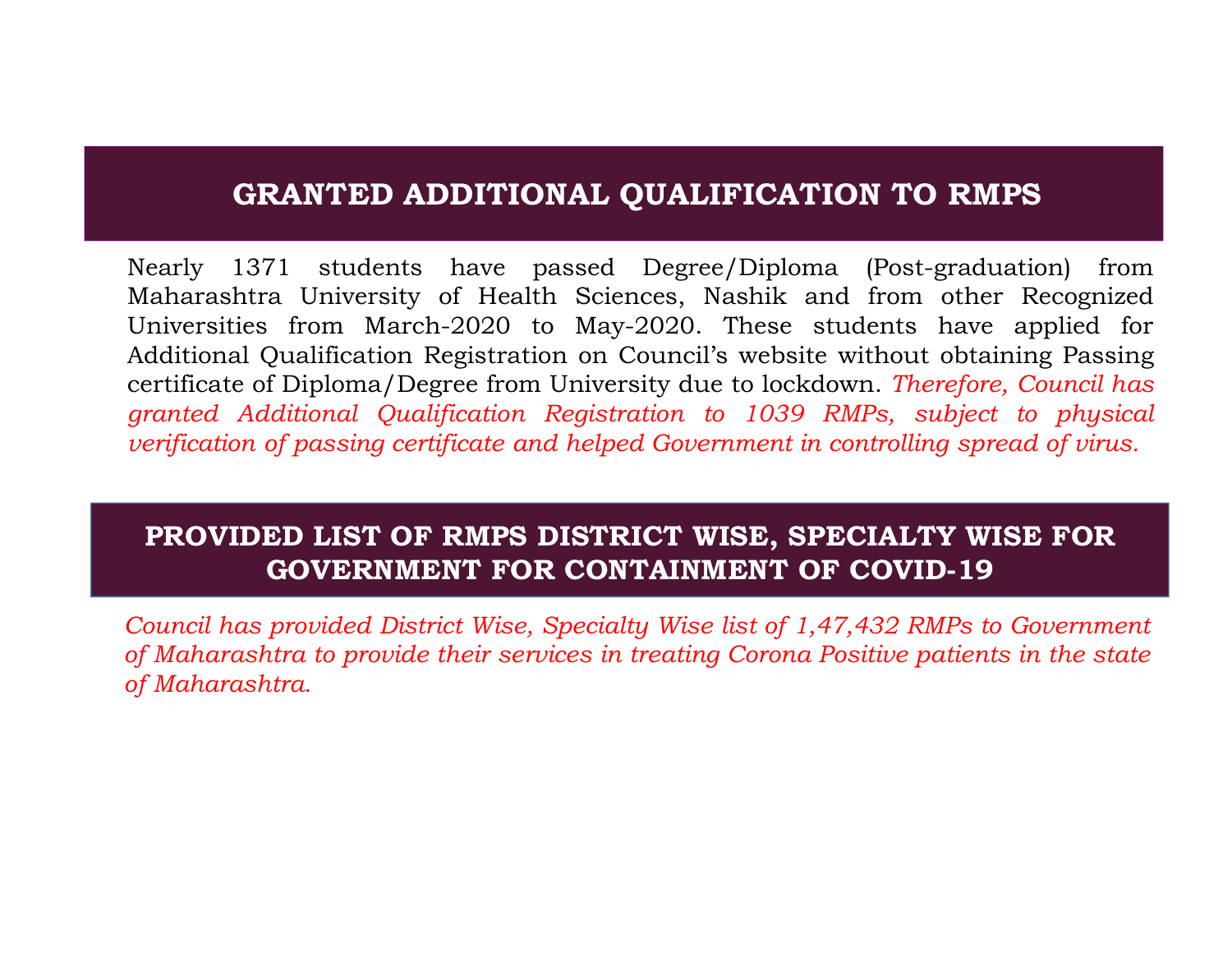#### UTILIZATION OF EXPERTISE AND EXPERIENCE OF REGISTERED MEDICAL PRACTITIONERS FOR COVID-19 PATIENTS IN MUMBAI, SUBURBAN AND THANE DISTRICT

UTILIZATION OF EXPERTISE AND EXPERIENCE OF REGISTERED MEDICAL<br>PRACTITIONERS FOR COVID-19 PATIENTS IN MUMBAI, SUBURBAN AND THANE<br>DISTRICT<br>The State and Central Government is taking every precaution to fight against this dea UTILIZATION OF EXPERTISE AND EXPERIENCE OF REGISTERED MEDICAL<br>PRACTITIONERS FOR COVID-19 PATIENTS IN MUMBAI, SUBURBAN AND THANE<br>DISTRICT<br>The State and Central Government is taking every precaution to fight against this dea UTILIZATION OF EXPERTISE AND EXPERIENCE OF REGISTERED MEDICAL<br>PRACTITIONERS FOR COVID-19 PATIENTS IN MUMBAI, SUBURBAN AND THANE<br>The State and Central Government is taking every precaution to fight against this deadly<br>viral UTILIZATION OF EXPERTISE AND EXPERIENCE OF REGISTERED MEDICAL<br>PRACTITIONERS FOR COVID-19 PATIENTS IN MUMBAI, SUBURBAN AND THANE<br>DISTRICT<br>The State and Central Government is taking every precaution to fight against this dea UTILIZATION OF EXPERTISE AND EXPERIENCE OF REGISTERED MEDICAL<br>
PRACTITIONERS FOR COVID-19 PATIENTS IN MUMBAI, SUBURBAN AND THANE<br>
DISTRICT<br>
The State and Central Government is taking every precaution to fight against this UTILIZATION OF EXPERTISE AND EXPERIENCE OF REGISTERED MEDICAL<br>
PRACTITIONERS FOR COVID-19 PATIENTS IN MUMBAI, SUBURBAN AND THANE<br>
DISTRICT<br>
The State and Central Government is taking every precaution to fight against this **UTILIZATION OF EXPERTISE AND EXPERIENCE OF REGISTERED MEDICAL**<br>**PRACTITIONERS FOR COVID-19 PATIENTS IN MUMBAI, SUBURBAN AND THANE**<br>**DISTRICT**<br>The State and Central Government is taking every precaution to fight against t **EXACTITIONERS FOR COVID-19 PATIENTS IN MUMBAI, SUBURBAN AND THANE**<br>DISTRICT<br>The State and Central Government is taking every precaution to fight against this deadly<br>viral infection. In Mumbai city, the outbreak of COVID-1 The State and Central Government is taking every precaution to fight against this deadly viral infection. In Mumbai city, the outbreak of COVID-19 is spreading very fast as compared to other parts of the State. Hence the S The state and Central Government is taking every precaution to light against this deadly<br>viral infection. In Mumbai city, the outbreak of COVID-19 is spreading very fast as<br>compared to other parts of the State. Hence the S orial initiation. In Mulmbal city, the outbreak of COVID-19 is spreading very last as<br>compared to other parts of the State. Hence the State Government has taken rigorous<br>steps towards Prevention, Control and Treatment of C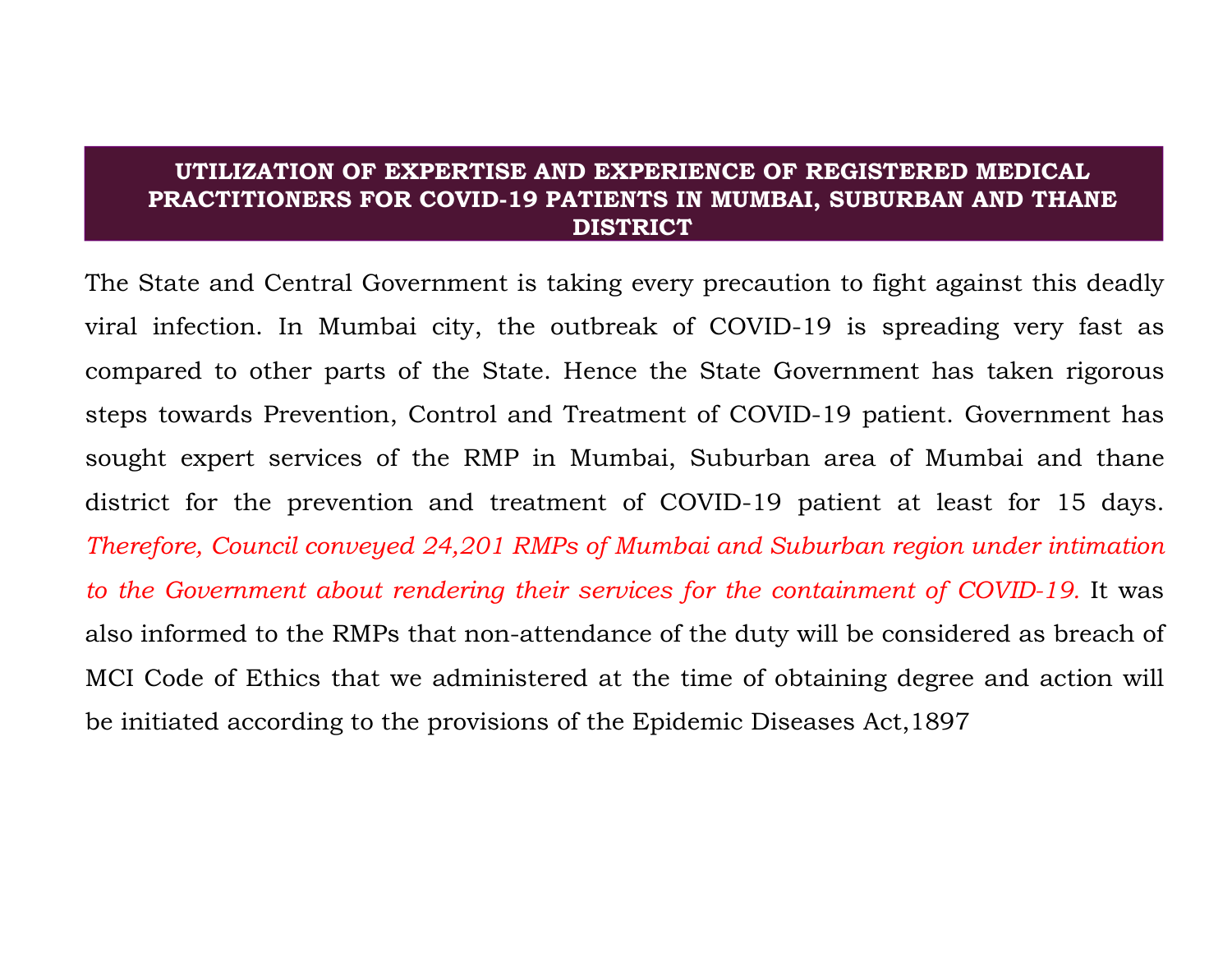#### GRANTED REGISTRATION TO MEDICAL PRACTITIONERS FROM OTHER STATE MEDICAL COUNCIL FOR TACKLING COVID PATIENT IN MAHARASHTRA

GRANTED REGISTRATION TO MEDICAL PRACTITIONERS FROM OTHER<br>STATE MEDICAL COUNCIL FOR TACKLING COVID PATIENT IN<br>MAHARASHTRA<br>In view of request received from Director, Directorate Medical Education and<br>Research, Mumbai regardi GRANTED REGISTRATION TO MEDICAL PRACTITIONERS FROM OTHER<br>STATE MEDICAL COUNCIL FOR TACKLING COVID PATIENT IN<br>In view of request received from Director, Directorate Medical Education and<br>Research, Mumbai regarding, inviting **GRANTED REGISTRATION TO MEDICAL PRACTITIONERS FROM OTHER**<br> **STATE MEDICAL COUNCIL FOR TACKLING COVID PATIENT IN**<br> **In view of request received from Director, Directorate Medical Education and**<br>
Research, Mumbai regarding, GRANTED REGISTRATION TO MEDICAL PRACTITIONERS FROM OTHER<br>STATE MEDICAL COUNCIL FOR TACKLING COVID PATIENT IN<br>In view of request received from Director, Directorate Medical Education and<br>Research, Mumbai regarding, inviting GRANTED REGISTRATION TO MEDICAL PRACTITIONERS FROM OTHER<br>STATE MEDICAL COUNCIL FOR TACKLING COVID PATIENT IN<br>MAHARASHTRA<br>In view of request received from Director, Directorate Medical Education and<br>Research, Mumbai regardi **GRANTED REGISTRATION TO MEDICAL PRACTITIC**<br> **STATE MEDICAL COUNCIL FOR TACKLING CO**<br> **MAHARASHTRA**<br>
In view of request received from Director, Directorar<br>
Research, Mumbai regarding, inviting other state doct<br>
tackling Co

GRANTED REGISTRATION TO MEDICAL PRACTITIONERS FROM OTHER<br>
STATE MEDICAL COUNCIL FOR TACKLING COVID PATIENT IN<br>
In view of request received from Director, Directorate Medical Education and<br>
Research, Mumbai regarding, invit **EXATE MEDICAL COUNCIL FOR TACKLING COVID PATIENT IN**<br> **MAHARASHTRA**<br>
In view of request received from Director, Directorate Medical Education and<br>
Research, Mumbai regarding, inviting other state doctors to Mumbai to help In view of request received from Director, Directorate Medical Education and<br>Research, Mumbai regarding, inviting other state doctors to Mumbai to help in<br>tackling Covid-19 patients. The Council has passed a resolution as Them registration with the material controlled that the metallic included the proceding Covid-19 patients. The Council has passed a resolution as under :-<br>"Council has decided to give them registration on the basis of they Musical Covid-19 patients, mixing other and about the maintain to help intackling Covid-19 patients. The Council has passed a resolution as under :-<br>"Council has decided to give them registration on the basis of they being Covid-19.